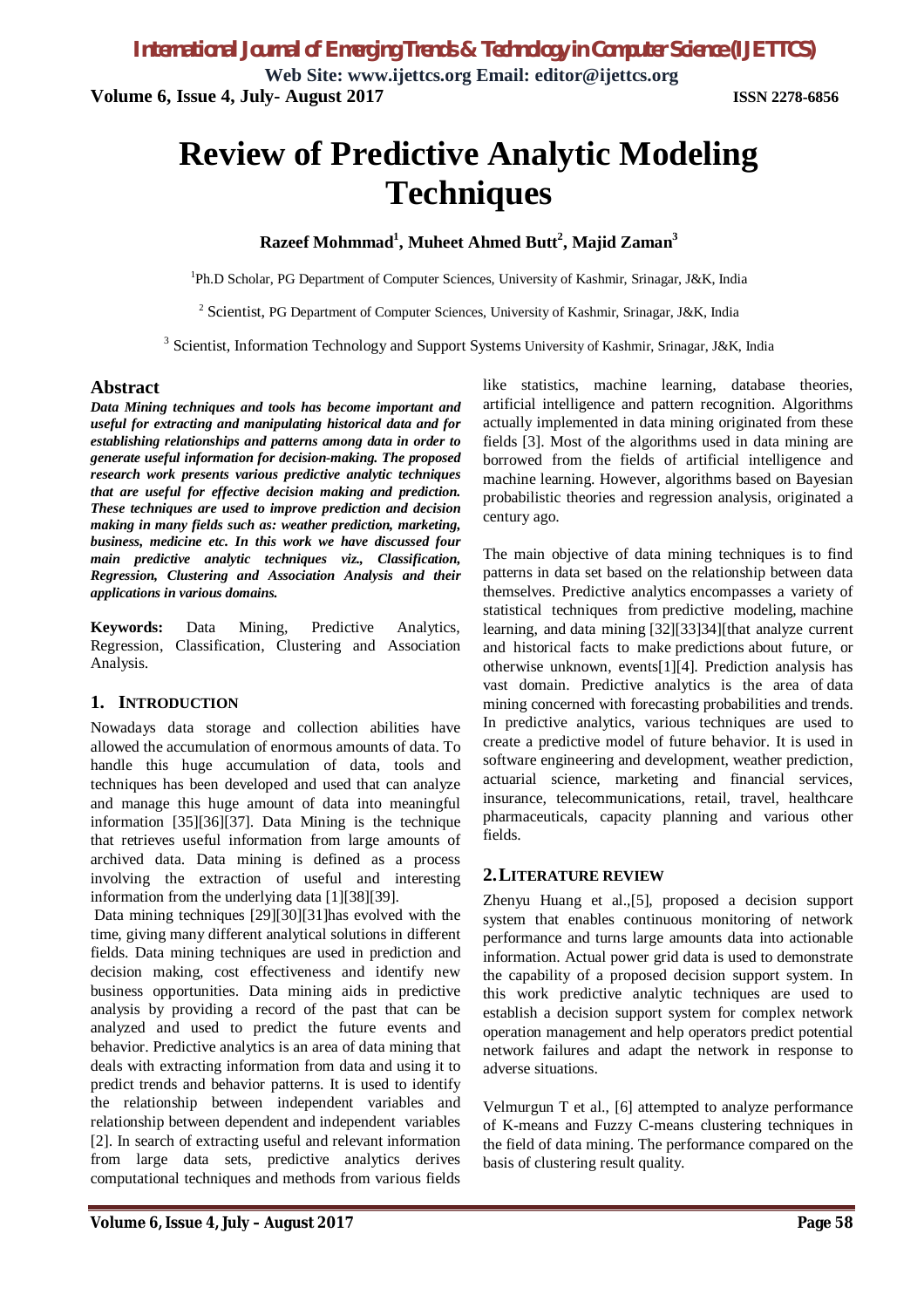**Web Site: www.ijettcs.org Email: editor@ijettcs.org**

# **Volume 6, Issue 4, July- August 2017 ISSN 2278-6856**

Kavitha P., T. Sasipraba, [7], evaluated the performance of distributed data mining framework on Java platform. Association rule mining was used for discovering interesting patterns from a large amount of data.

Yujie Zheng [8] proposed a methodology for clustering in data mining to improve the standard of higher education used to find data segmentation and pattern information.

M.Sukanya et al., [9] used classification and clustering algorithms of data mining for the performance improvement in education sector. By using these algorithms an educational institute could predict the number of enrolled students.

Hu [10] started the implementation of ANN in weather forecasting. He used an adaptive system called Adaline for pattern classification. In 1991 Cook and Wolfe presented a neural network to predict average air temperatures. They used back-propagation learning algorithm for this purpose and got satisfactory result.

Radhika and Shashi [11] have applied Support Vector Machines (SVM's) for weather prediction. Mean square error was taken as a performance measure. It was observed that irrespective of the order, SVM performed better than MLP as root mean square error in SVM was much smaller. It was concluded that parameter selection in all cases of SVM has a significant effect on the performance of model. Recently ANN technique has been used for rainfall forecasting in Alexandria, Egypt (Shafie et.al., 2011) [12]. Comparison with linear regression models was made on the basis of mean error (BIAS), mean absolute error (MAE), root mean square error (RMSE), and the correlation coefficient (CC) and it was observed that both the models had the ability to predict the extreme values, maximum and minimum values. However, the ability to predict the mid-range values is better for the ANN model.

In commercial fields, business and organizations are deploying sophisticated analytic techniques to evaluate rich data sources, identify patterns within the data and exploit these patterns in decision making [13]. These techniques combine strategic planning procedures with informational technology instruments, summarized under the term "Business Intelligence" [14]. These techniques constitute a well-established process that allows for synthesizing "vast amount of data into powerful decision making capabilities".

# **2.PREDICTIVE ANALYTIC TECHNIQUES**

Today, the term data mining has been watered down so much that vendors and consultants now embrace the term "predictive analytics" or "advanced analytics" or just "analytics" to describe the nature of the tools or services they offer. But even here the terminology can get fuzzy. Not all analytics are predictive [15]. In fact, there are two

major types of predictive analytics: supervised learning and unsupervised learning.

In supervised learning, a model is built prior to the analysis. We then apply the algorithm to the data in order to estimate the parameters of the model. Classifications, Decision Tree, Bayesian Classification, Neural Networks, and Association Rule Mining etc. are common examples of supervised learning [16]. In unsupervised learning, we do not create a model or hypothesis prior to the analysis [17]. We just apply the algorithm directly to the dataset and observe the results. Then a model can be created on the basis of the obtained results. Clustering is one of the examples of unsupervised learning. Various data mining techniques such as Classification, Decision Tree, Bayesian Classification, Neural Networks, Clustering, Association Rule Mining, Prediction, Time Series Analysis, Sequential Pattern and Genetic Algorithm and Nearest Neighbour have been used for knowledge discovery from large data sets [3]. Whether we use supervised or unsupervised learning, the result is an analytic model. Analysts build models using a variety of techniques, some of which we have already mentioned. Each type of model can be implemented using a variety of algorithms with unique characteristics that are suited to different types of data and problems. Part of the skill in creating effective analytic models is to know which models and algorithms to use. Fortunately, we can now automatically apply multiple models and algorithms to a problem to find the combination that works best. This advance alone has made it possible for non-specialists to create fairly effective analytical models using today's workbenches [15]. Figure 1 shows the hierarchical classification of data mining techniques.



**Figure 6** Predictive Analytic Techniques

### **2.1. Classification**

Classification also knows as class prediction is the most commonly used data mining technique to predict the future. In this technique the value of the target or class variable is predicted based on the input variables or predictors. The information from the predictors is used to classify the data samples into two or more distinct classes. The main objective of classification technique is to build a classification model known as classifier (model). The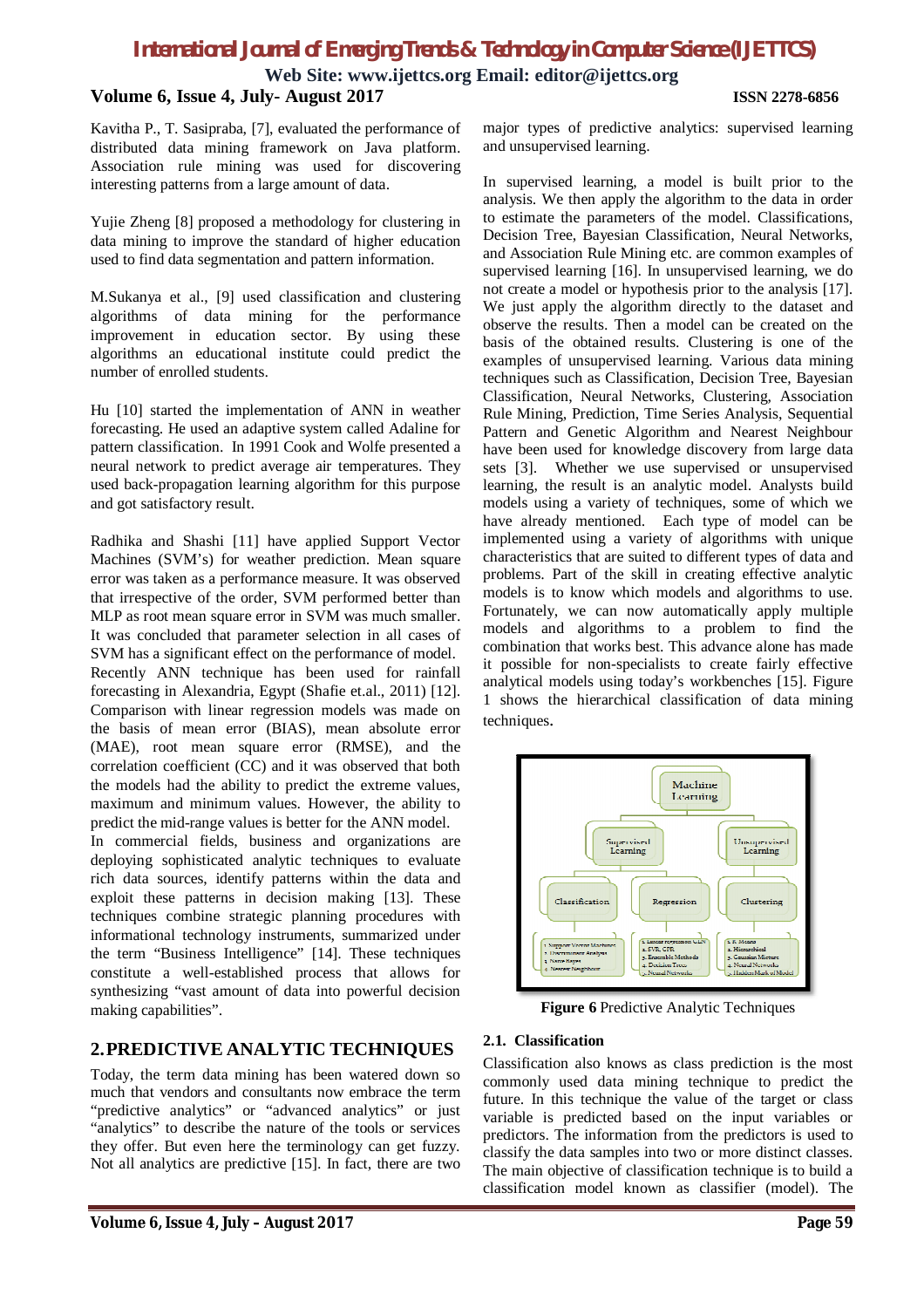**Web Site: www.ijettcs.org Email: editor@ijettcs.org**

# **Volume 6, Issue 4, July- August 2017 ISSN 2278-6856**

model or classifier is built from the previously known data sets with predefined class or target values. The developed model is then applied to predict the target or class variable for the input data set. The model does the prediction process by learning the generalized relationship between the predicted target variable with all other input attributes from a known data set [3]. Classification has many applications; some of them are in Credit risk evaluation, Drug discovery, Computer vision, Geostatistics, Speech recognition, Handwriting recognition, Biometric identification, Biometric identification, Biological classification, Statistical natural language processing, Document classification, Internet search engines, Credit scoring, Pattern recognition and weather prediction. For Example, in rainfall prediction, the information from the predictors or independent variables is used to categorize the data samples into two or more distinct classes. Based on various atmospheric variables, the prediction model is developed which will predict the rainfall with appreciable accuracy. The model predicts the Rainfall to class label YES or NO. The various classification algorithms that are widely implemented for prediction include Support Vector Machines (SVM), Decision trees, neural networks, Bayesian models, induction rules and k-nearest neighbors.

#### **2.2. Regression**

Sir Francis Galton (Galton, 1888), a relative of Charles Darwin, originally came up with the concept of "regressing toward the mean" while systematically comparing children's heights against their parent's heights by implementing Regression [3]. Regression is also known as function fitting or fitting data with functions. It is a predictive analytic technique in which an equation is used to fit a data set and is mainly used for prediction and forecasting. The simplest form of regression is linear regression [17] used for numeric prediction and logistic regression for classification. In Regression we try to fit a curve/ line to the data points in such a way that the difference distances of data points from the curve or line are minimized [18].



**Figure 7** Illustration of linear regression on a data set [28].

The most basic type of regression model is the linear regression model, which can be expressed as:

$$
Y = \beta_0 + \beta_1 X + u \qquad [19]
$$

The equation shows the relationship between independent variable (X) known as target variable and dependent variable (Y) know as predictor variable.  $\beta_1$  is the slope,  $\beta_0$ is intercept and  $u$  is error term responsible for the variation not predicted by slope and intercept. Linear regression uses the formula of a straight line  $(y = mx + b)$ and determines the appropriate values for m and b to predict the value of y based upon a given value of x [20] [21]. Basically a model or a function is used to explain and predict the value of the target variable when the values of the predictor variables are given. The prediction is based on learning from the known data set. Regression technique is found to have many applications some of them are in the field of marketing, finance, banking, weather prediction, sociology, biology, psychology, pharmacology, and engineering.

### **2.3. Clustering**

Clustering or cluster analysis is a data mining technique in which data points/ objects with more similar properties are grouped together into smaller groups known as clusters by applying appropriate clustering algorithms. In other words, clustering arrange data points into subsets in such a way that more similar data points are grouped together, while different data points belong to different groups. Clustering can formally be expressed as a set of subsets  $C = C_1, C_2, C_3, \dots, C_k$  of *S* such that:  $S = \bigcup_{i=1}^k C_i$  and  $C_i \cap C_j = \emptyset$ for  $i \neq j$ . Therefore, any data point in *S* belongs to exactly one and only one subset [22]. Appropriate clustering algorithms are used for clustering the data objects into similar groups. Partitional clustering and Hierarchical clustering are two basic types of clustering techniques. In Partitional clustering, for a given 'n' number of data points/ data set, clustering algorithms is applied which constructs 'k' partitions of the data set, where each cluster optimizes a clustering criterion, such as the minimization of the sum of squared distance from the mean within each cluster. The main drawback of Partitional clustering algorithms is that they are highly complex and exhaustive in nature. In Hierarchical clustering algorithms, a hierarchy of data points is created either by applying bottom-up approach (agglomerative) or top-down approach (divisive) [23].

Other than partitional and hierarchical clustering algorithms, more clustering techniques have emerged, depending upon the specific problem or data sets available. These techniques include: Density-Based Clustering, Grid-Based Clustering, Model-Based Clustering and Categorical Data Clustering [23]. Though there are many application of clustering but primarily clustering technique is mainly used in finance, genetics, micro-economics, marketing, engineering, weather prediction, document classification, pattern recognition, spatial data analysis, Image processing and more.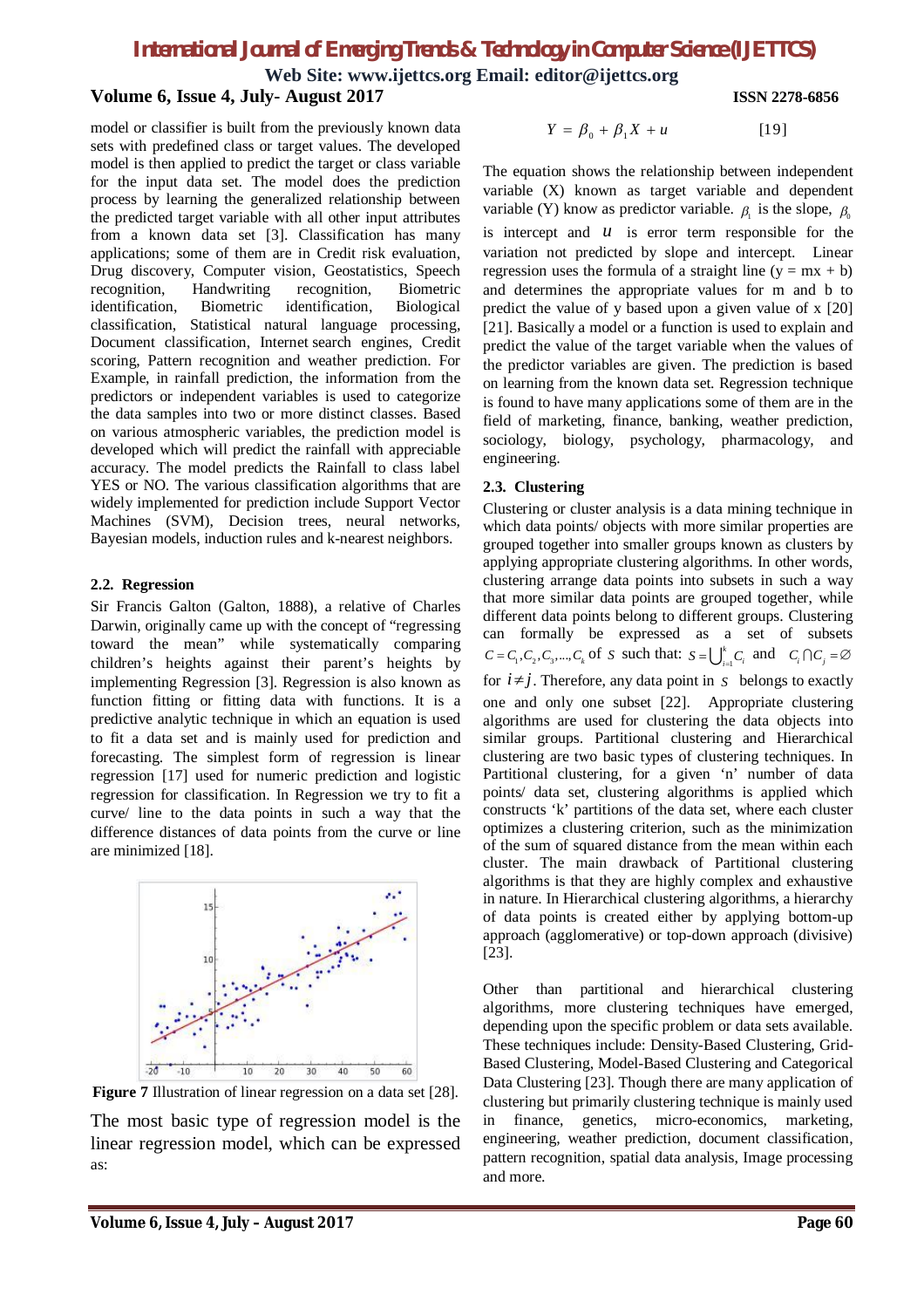**Web Site: www.ijettcs.org Email: editor@ijettcs.org Volume 6, Issue 4, July- August 2017 ISSN 2278-6856**

#### **2.4. Association Analysis**

A data mining technique that measures the strength of cooccurrence between one item and another is known as Association Analysis [3]. It is a rule-based machine learning method for discovering interesting relations between variables in large databases [24]. Unlike Classification and regression which predicts the occurrence of an event, association analysis is concerned with searching of usable patterns in the occurrence of the items. Association analysis is an unsupervised learning approach which is responsible for discovering hidden patterns in archived data, in the form of easily recognizable rules [3]. In other words Association analysis identifies relationships within a set of items/records based on transaction data.

Mathematically, Association Rule can be expressed of the form  $A \rightarrow B$ , where A and B are disjoint item sets, i.e,  $A \cap B = \emptyset$  . Confidence and Support are used to measure the strength of an Association Rule. Support determines how often a rule is applicable to a given data set, while confidence determines how frequently items in B appear in transactions that contain A. The formal definitions of these metrics are [25]:

Support, 
$$
S(A \to B) = \frac{\sigma(A \cup B)}{N}
$$
  
Confidence,  $C(A \to B) = \frac{\sigma(A \cup B)}{\sigma(A)}$ .

Association rule mining algorithms adopts a general approach by which a problem is decomposed into two main subtasks as: Frequent Item-set Generation and Rule Generation. The objective of the Frequent Item-set Generation is to find all the item-sets that minsup threshold; these item-sets are known as frequent item-sets. In Rule Generation the objective is to extract all highconfidence rules from frequent data item-sets found in the previous step, these rules are called strong rules [25]. Apriori algorithm, ECLAT (Equivalence Class Transformation) and FP (frequent pattern)-Growth algorithm are some well known algorithms that are proposed to generate association rules. These algorithms are responsible to efficiently find the frequent item sets from the pool of all possible item sets. The Apriori algorithm leverages some simple logical principles on the lattice item sets to reduce the number of item sets to be tested for the support measure (Agrawal & Srikant, 1994). According to Apriori principle "If an item set is frequent, then all its subset items will be frequent." (Tan et al, 2005). The item set is "frequent" if the support for the item set is more that support threshold [3]. Market Basket Analysis is one of the widely used techniques of Association Rule Mining. For example, a database of a departmental store consists of huge amount of transaction records collected through barcode scanner while purchasing. Each record contains list of items bought by a customer for a single transaction. Managers would be interested to know if certain groups of items are consistently purchased together. By applying Market Basket Analysis, the departmental store manager will use the huge amount of archived data to

adjust store layouts and design by placing the items close to each other for cross-selling, for promotions, for catalog design and to identify customer segments based on buying patterns [26]. They could use this data for adjusting store layouts (placing items optimally with respect to each other), for cross-selling, for promotions, for catalog design and to identify customer segments based on buying patterns [26]. Association Rule Mining is mainly used to improve decision making in a wide variety of applications such as: market basket analysis, medical diagnosis, biomedical literature, protein sequences, census data, logistic regression, and fraud detection in web, CRM of credit card business etc [27].

## **3.CONCLUSION**

Predictive analytic technique is an approach through which hidden and useful patterns are extracted from the huge archived data which will help in better prediction and decision making. . Predictive analytic algorithms help in the process of extraction and prediction. There are vast number of algorithms that are applied to improve decision making and prediction. In this work, we have mentioned four main categories of the predictive analytic techniques. It can be concluded that predictive analytic techniques have vast application domain.

#### **References**

- [1] Nyce, Charles (2007), Predictive Analytics White Paper (PDF), American Institute for Chartered Property Casualty Underwriters/Insurance Institute of America, p. 1
- [2] Stevenson, Erin "Tech Beat: Can you pronounce health care predictive analytics?", Times- Standard, December 16, 2011.
- [3] Kotu, Vijay, and Bala Deshpande. Predictive analytics and data mining: concepts and practice with rapidminer. Morgan Kaufmann, 2014.
- [4] Eckerson, Wayne (May 10, 2007), Extending the Value of Your Data Warehousing Investment, The Data Warehouse Institute.
- [5] Zhenyu Huang, Pak Chung Wong, Patrick Mackey, Yousu Chen, Jian Ma, Kevin Schneider, and Frank L. Greitzer, "Managing Complex Network Operation with Predictive Analytics," in Proceedings AAAI Spring Symposium on Techno social Predictive Analytics, pp. 59–65, 2009.
- [6] Velmurugan T. et al., "Performance Evaluation of K-Means & fuzzy C-means Clustering Algorithm for Statistical Distribution of Input Data Points", European Journal of Scientific Research, Vol. 46, 2010.
- [7] Kavitha P., T. Sasipraba, "Performance Evaluation of Algorithms using a Distributed Data Mining Framework based on Association Rule Mining", International Journal on Computer Science & Engineering (IJCSE), 2011.
- [8] YujieZheng, "Clustering Methods in Data Mining with its Application in Higher Education", International